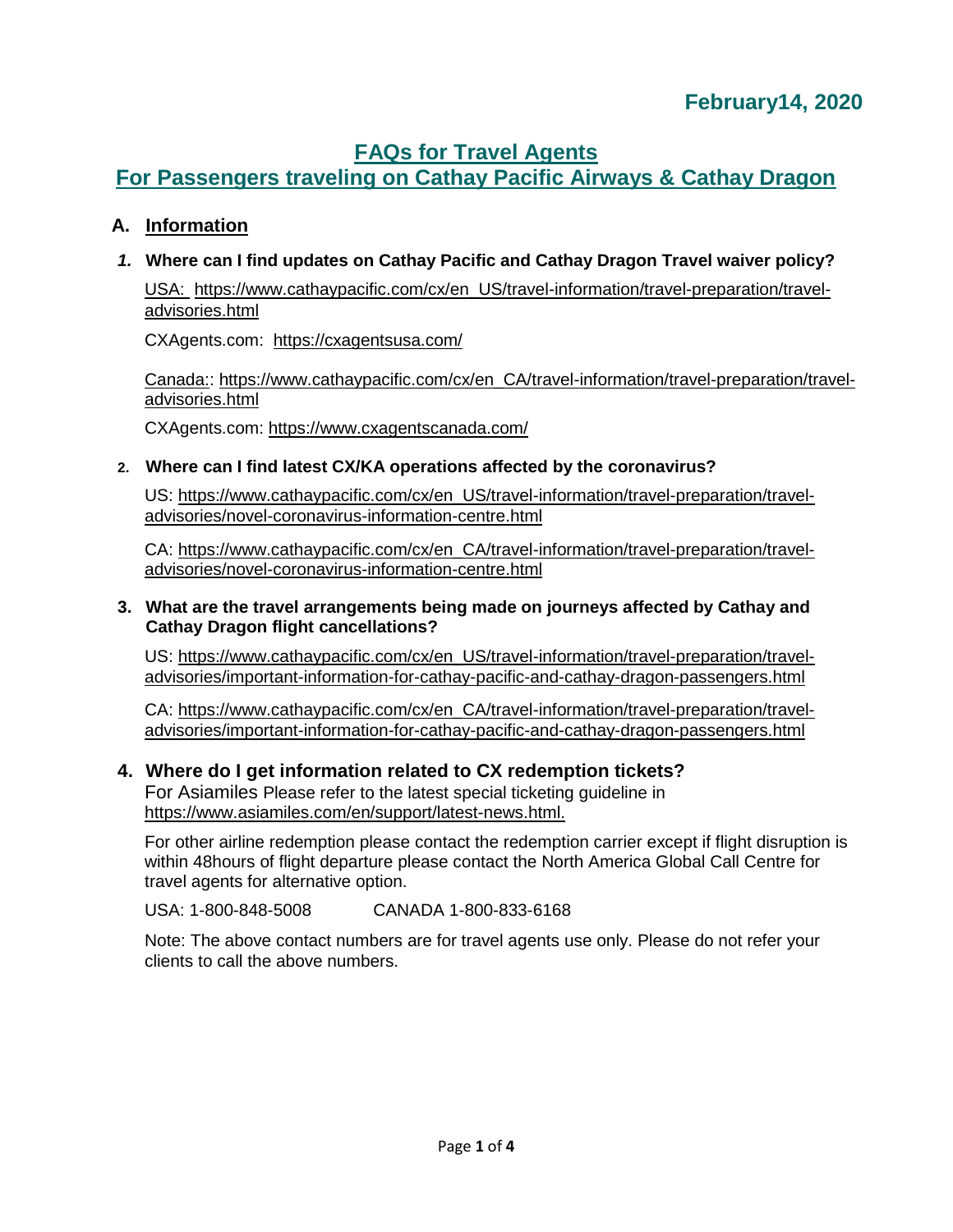### **B. SCHEDULE CHANGES / CANCELLATIONS HANDLING**

- *1.* **How will I know if my client is protected or offered alternative flights?**  Just like any other schedule changes, you will receive notifications via SSR messages.
- *2.* **Which special ticketing guidelines should I refer to when it comes to flight schedule change or cancellations?**

If your client's flights are cancelled, handle as usual flight cancellations, you do not need to refer to special ticketing guidelines.

- Passenger can make a full refund for totally unused tickets if you have received notification that the flight has been cancelled or changed. Input waiver code TAM2020 in endorsement box to apply for refund through ARC/BSP
- If you need to rebook passenger within 48 hours prior to departure of the original flight please input "INVOL" in the endorsement box.
- If you need to rebook passenger beyond 48 hours prior to departure of the original flight please input "SKCHG" in the endorsement box.

#### *3.* **What if the alternative flights is not acceptable?**

If the protection offered is not acceptable by your clients please contact Cathay Pacific Airways North America Global Call Centre for travel agents for alternative option. USA: 1-800-848-5008 CANADA 1-800-833-6168

**4. Can I rebook my client onto a different booking class than original booking class?**  If rebooking is due to a flight cancellation, yes you can rebook onto a different booking class within the same cabin on CX/KA flights only. Use the original booking class for interline bookings and use the original ticketed fare basis for both CX/KA and interline

#### *5. My clients CRK-HKG flight was cancelled and there is no alternative flight offered can I put her on another carrier?*

We are unable to endorse passenger to another carrier. Travel agent refund per the special ticketing guidelines.

#### **6. Will my client be eligible for hotel accommodation due to schedule change ?**

If the layover is over 6 hours and is due to involuntary schedule change, CX will provide a day room or overnight hotel accommodation where applicable. Please contact Cathay Pacific Airways North America Global call centre for travel agents to request hotel accommodation.

USA: 1-800-848-5008 CANADA 1-800-833-6168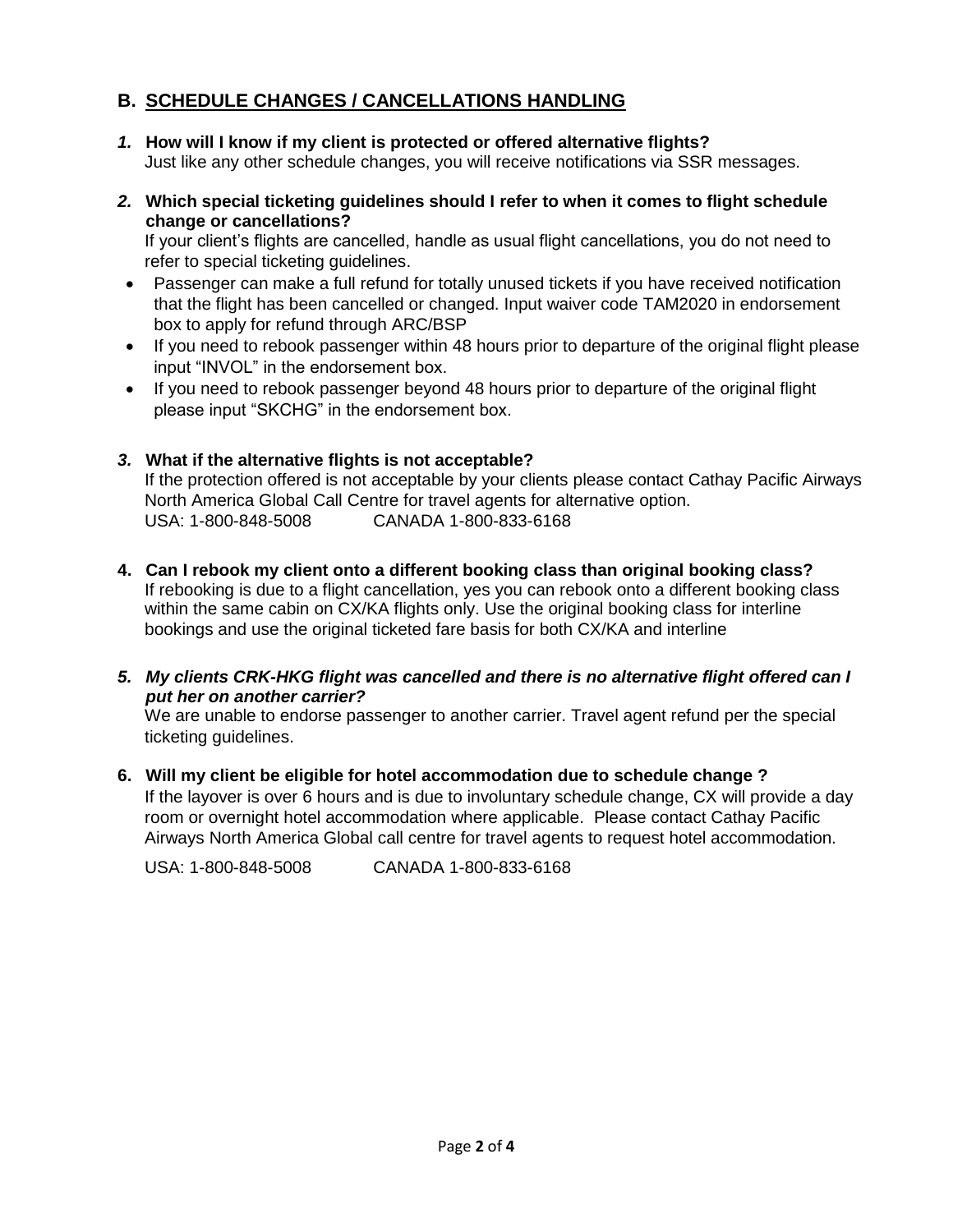### **C. REFUNDS**

*1.* **Is there a code I can use to refund totally unused tickets that are cause by involuntary flight cancellations or schedule changes?** 

If you have received notification that the flight has been cancelled or changed and passenger wants to make a refund due to involuntary flight cancellations or involuntary schedule change please input waiver code TAM2020 in endorsement box (Please note this waiver code do not apply for rebooking and rerouting request)

*2.* **Is there a code I can use to refund totally unused or partial used tickets not caused by flight cancellation or schedule changes?** 

Please refer to our special Travel waiver policy in:

CXAgents.com: <https://cxagentsusa.com/> CXAgents.com:<https://www.cxagentscanada.com/>

The waiver code can be found under endorsement that begins with COMP, please input the appropriate COMP code in the endorsement box.

#### *3.* **How do I compute a partial refund?**

For partial refund calculation under current situation, please refund the un-used ticket coupons base on the calculation example below:

Below example applies to ticket with same booking class only.

Refund the un-used portion base on Ticketed Point Mileage (TPM) proportion. e.g. SIN-HKG-NRT-HKG-SIN at SGD 3146 (Published fares equal gross fares/ Market fares equal net fares)

TPM on SIN-HKG = 1594 (system entry: FQMSINHKG)

TPM on HKG-NRT =1823 (system entry: FQMHKGNRT)

TPM on NRT-HKG =1823 (system entry: FQMNRTHKG)

TPM on HKG-SIN = 1594 (system entry: FQMHKGSIN) Total TPM = 6834

(Please note the above FQMSINHKG entry is an Amadeus function to show the TPM, please consult with your respective GDS for correct entry).

Un-used ticket coupons = HKG-NRT-HKG Refund =  $SGD$  3146 x (3646/6834) =  $SGD$  1678 (Un-used tax and surcharges can be refunded).

If you need further assistance on ticket refund calculation please email your request to the following:

Canada Refund Group: ca\_refund@cathaypacific.com

USA Refund Group: us\_refund@cathaypacific.com

#### *4. Where can I find information on seat reservation refunds?*

Advance seat reservations are non-refundable except if its due to flight disruption. If payment for advance seat reservation is made through a travel agent and passengers affected flight comply with CX/KA travel waiver policy.

Please email your refund request to:

Canada Refund Group: [ca\\_refund@cathaypacific.com](mailto:ca_refund@cathaypacific.com)

USA Refund Group: [us\\_refund@cathaypacific.com](mailto:us_refund@cathaypacific.com)